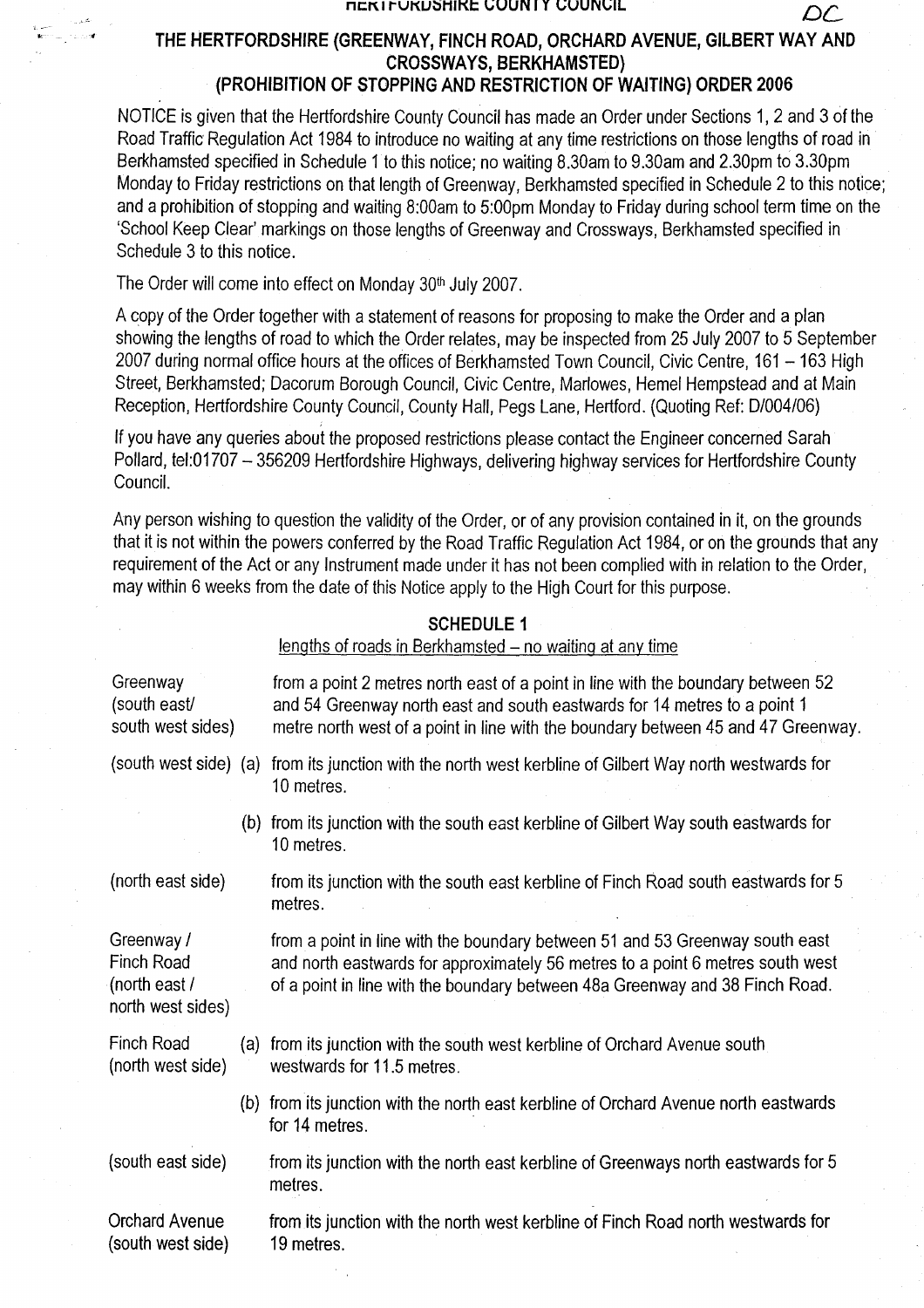| (north east side)           | from its junction with the north west kerbline of Finch Road north westwards for $\sim$<br>16 metres. |  |  |  |
|-----------------------------|-------------------------------------------------------------------------------------------------------|--|--|--|
| Gilbert Way<br>(both sides) | from its junction with the south west kerbline of Greenway south westwards for<br>10 metres.          |  |  |  |
|                             |                                                                                                       |  |  |  |

# **SCHEDULE 2**

| <u>length of Greenway, Berkhamsted – no waiting 8.30am to 9.30am and 2.30pm to 3.30pm Monday to Friday</u> |  |  |  |
|------------------------------------------------------------------------------------------------------------|--|--|--|
|                                                                                                            |  |  |  |

**Greenway from a point in line with the boundary between 51 and 53 Greenway south east (south west** / **and north eastwards for approximately 40 metres to a point 2 metres north east south east sides**) **of a point in line with the boundary between 52 and 54 Greenway.**

# **SCHEDULE3**

**lengths of Greenway and Crossways** , **Berkhamsted - no stopping or waiting on** `**School Keep Clear' markings 8** .**00am to 5.00pm Monday to Friday during school term time**

**Greenway from a point 2 metres south west of a point in line with the boundary between 61 (south west side** ) **and 63 Greenway south eastwards for approximately 25.5 metres to a point 4.5 metres north west of a point in line with the boundary between 55 and 57 Greenway.**

**Crossways from a point 1 metre south west of a point in line with the boundary between 8 (both sides** ) **and 9 Crossways north eastwards for approximately 20 metres to its end including its north east turning circle.**

**County Hall 25 July 2007 Hertford John Wood**

**Herts SG13 8DN Director of Environment**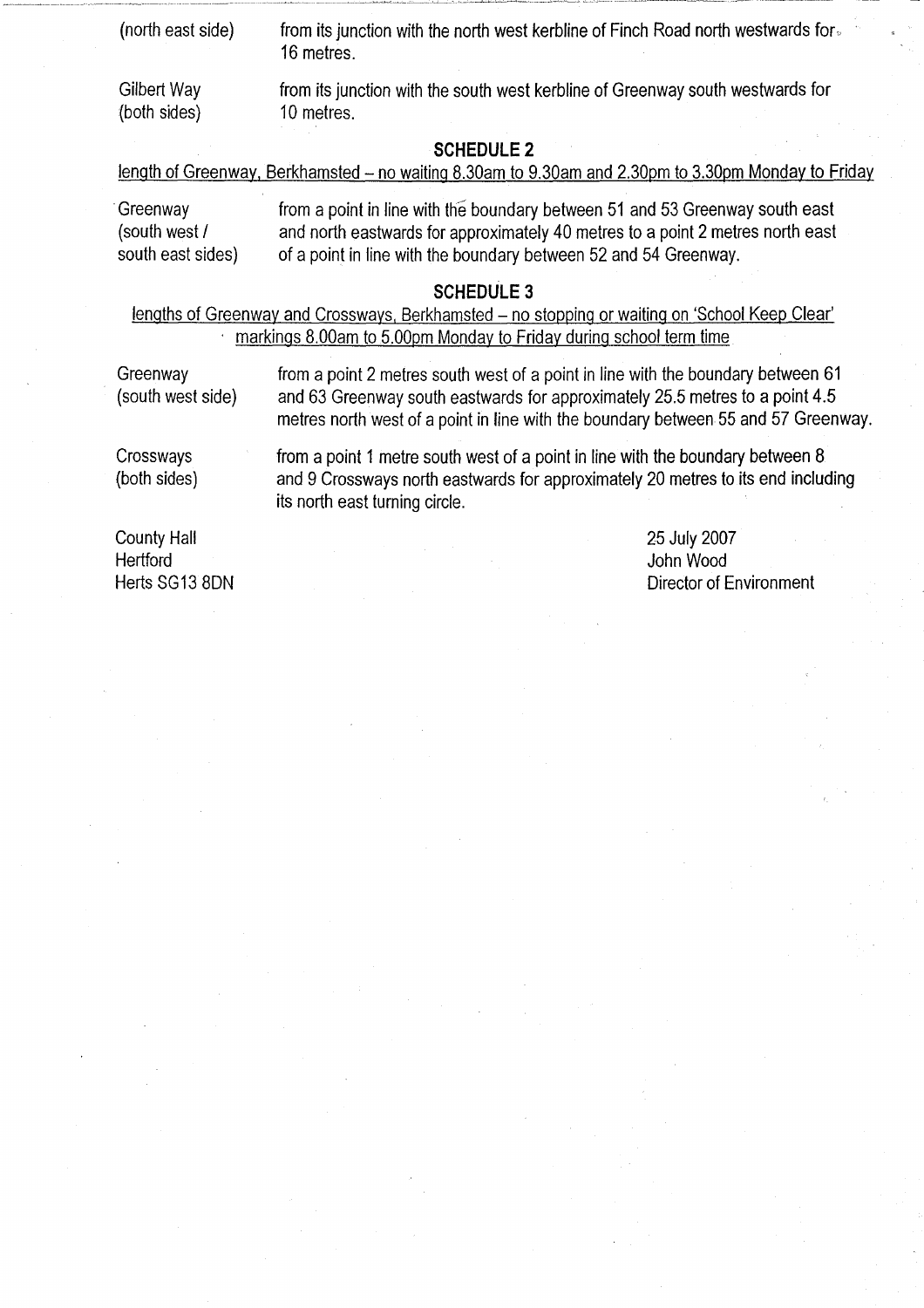## HERTFORDSHIRE COUNTY COUNCIL

# ROAD TRAFFIC REGULATION ACT 1984

Date of Order: 20 July 2007 Order No: 7123

# THE HERTFORDSHIRE (GREENWAY, FINCH ROAD, ORCHARD AVENUE, GILBERT WAY and CROSSWAYS, BERKHAMSTED) (PROHIBITION OF STOPPING AND RESTRICTION OF WAITING) ORDER 2006

The Hertfordshire County Council in exercise of their powers under Sections 1, 2 and 3 of the Road Traffic Regulation Act 1984 (which said Act of 1984 is hereinafter referred to as "the Act of 1984"), and of all other enabling powers and after consultation with the Chief Officer of Police in accordance with Part III of Schedule 9 of the Act of 1984, hereby make the following Order:-

- 1. This Order may be cited as "The Hertfordshire (Greenway, Finch Road, Orchard Avenue, Gilbert Way and Crossways, Berkhamsted) (Prohibition of Stopping and Restriction of Waiting) Order 2006" and shall come into operation on Monday 30 July 2007.
- 2. Save as provided in Articles 5, 6 and 7(1) of this Order no person shall cause or permit any vehicle to wait at any time in those lengths of road in Berkhamsted specified in Schedule 1 to this Order.
- 3. Save as provided in Articles 5, 6 and 7(2) of this Order no person shall cause or permit any vehicle to wait between the hours of 8.30am to 9.30am and 2.30pm to 3.30pm Monday to Friday in that length of Greenway, Berkhamsted specified in Schedule 2 to this Order.
- 4. Save as provided in Article 5 of this Order no person shall cause or permit any vehicle to stop or wait between the hours of 8.00am to 5.00pm Monday to Friday during school term time on the 'School Keep Clear' markings in those lengths of Greenway and Crossways, Berkhamsted specified in Schedule 3 to this Order.

In this Article  $-$ 

"school term time" has the meaning - as those days of the year which have been determined by the education authority as school days in accordance with the provisions of Section 32 of The Education Act 2002.

- 5(1) Nothing in Articles 2, 3 or 4 of this Order applies to the lengths of road restricted by those Articles (which said lengths of road are referred to in this Article as "the restricted area") in relation to  $-$ 
	- (a) a vehicle being used for Fire and Rescue, Ambulance or Police purposes.
	- (b) anything done with the permission of or at the direction of  $-$ 
		- (i) a police officer in uniform;
		- (ii) in respect of any of the lengths of road in the restricted area which are in a special parking area designated under Part II of the Road Traffic Act 1991 or Schedule 3 to that Act, a parking attendant appointed under Section 63A of the Act of 1984;
	- (c) a vehicle which is prevented from proceeding by circumstances beyond the drivers control or which has stopped in order to avoid injury or damage to persons or property or when required to do so by law;
	- (d) a vehicle which is stationary in order that it may be used for one or more of the purposes specified in sub-Article (2) of this Article and which cannot reasonably be used for such a purpose without stopping in the restricted area;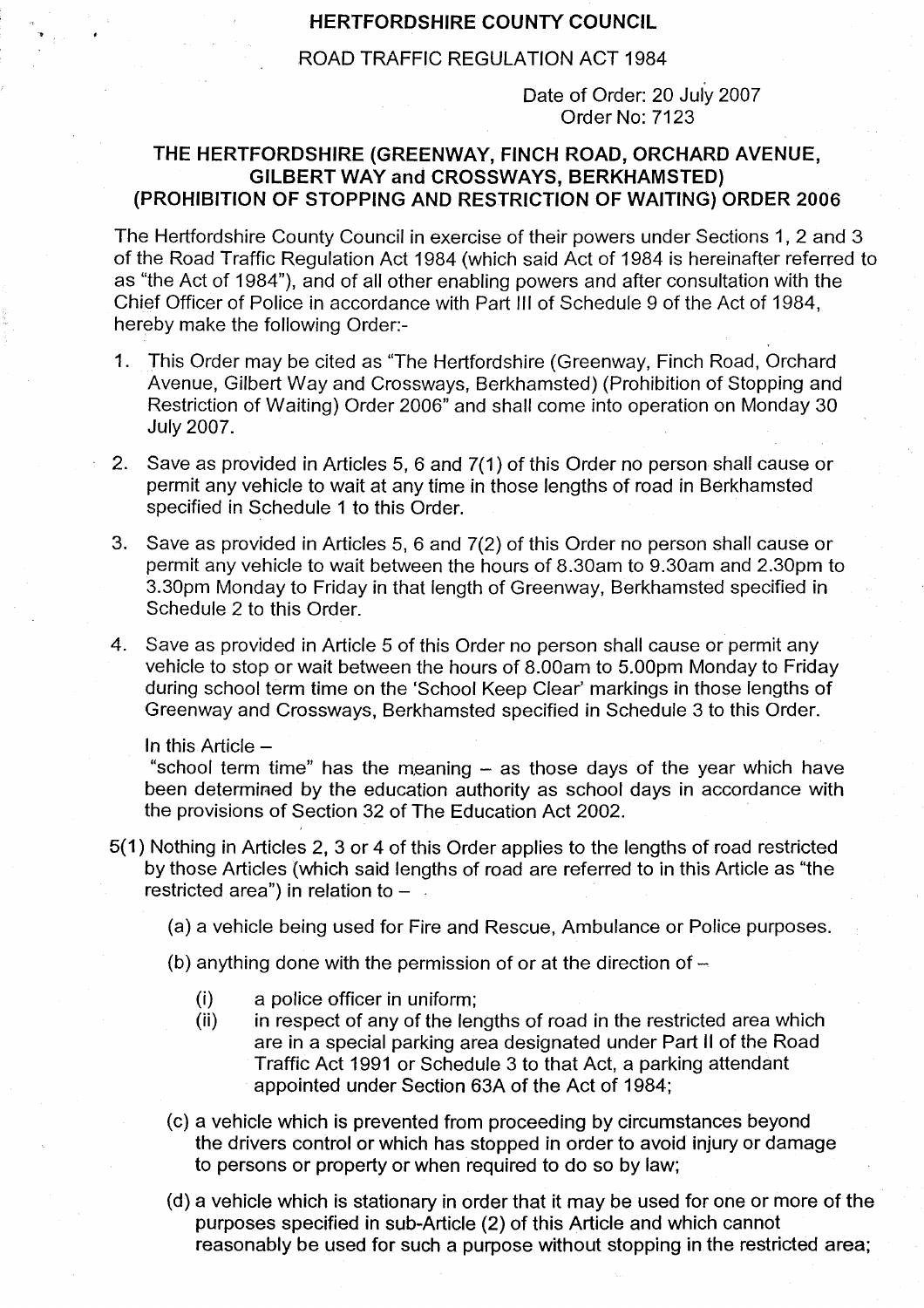- (e) a marked vehicle which, whilst used by a universal service provider in the course of the provision of a universal postal service, is stationary only for so long as may be reasonably necessary for postal packets to be delivered or collected;
	- In this Article -

The expressions "universal service provider", "provision of a universal postal Service" and "postal packet" shall bear the same meanings as in the Postal Services Act 2000.

- (2) The "purposes" referred to in sub-Article  $(1)(d)$  of this Article are  $-$ 
	- (a) any operation involving building, demolition or excavation;
	- (b) the removal of any obstruction to traffic;
	- (c) the maintenance, improvement or reconstruction of a road;
	- (d) constructing, improving, maintaining, or cleaning of any street furniture; or
	- (e) the laying, erection, alteration, repair or cleaning of any sewer or of any main pipe or apparatus for the supply of gas, water or electricity, or of any telecommunications apparatus kept or installed for the purposes of a telecommunications code system or of any other telecommunications apparatus lawfully kept installed in any position.
- 6. Nothing in Articles 2 or 3 of this Order applies to the lengths of road restricted by those Articles (which said lengths of road are referred to in this Article as "the restricted area") so as to render it unlawful to cause or permit any vehicle to wait only for so long as may be reasonably necessary -
	- (a) to enable goods to be loaded on or unloaded from the vehicle from or to premises adjacent to the restricted area; or
	- (b) to enable a passenger to board or alight and to load and unload any **luggage.**
- 7.(1) Nothing in Article 2 of this Order shall render it unlawful to cause or permit a disabled person's vehicle which displays in the relevant position a disabled person's badge and a parking disc, to wait at any time in the lengths of road specified in Schedule 1 of this Order for a period not exceeding 3 hours (not being a period separated by an interval of less than 1 hour from a previous period of waiting by the same vehicle in the same length of road).
	- (2) Nothing in Article 3 of this Order shall render it unlawful to cause or permit a disabled person's vehicle, which displays in the relevant position a disabled person's badge, to wait at any time in that length of road specified in Schedule 2 of this Order.
	- (3) In this Article -

"disabled person's vehicle" has the same **meaning as** in Section 142(1) of the Act of 1984;

"disabled person's badge" **has the same meaning** as given in Regulation 3(1) of The Local Authorities' Traffic Orders (Exemptions for Disabled Persons) **(England** ) Regulations 2000

"parking disc" has the same **meaning as** given in Regulation 8(5) of The Local Authorities' Traffic Orders (Exemptions for Disabled **Persons) (England) Regulations** 2000; and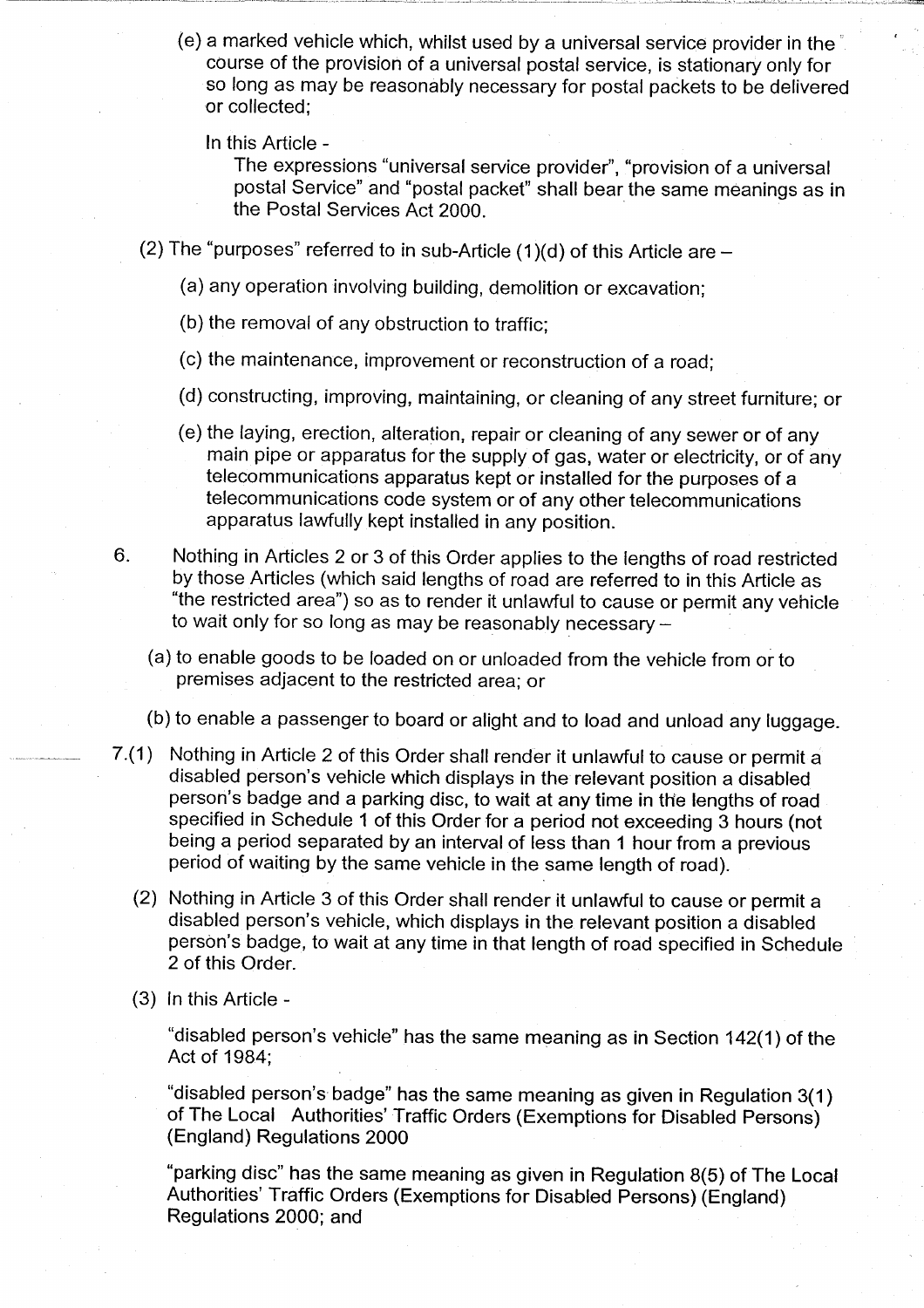"relevant position" means

- i) A vehicle displays a disabled person's badge in the relevant position if:
	- a) in the case of a vehicle fitted with a dashboard or facia panel, the badge is exhibited thereon so that Part 1 of the badge is legible from outside the vehicle; or
	- b) in the case of a vehicle not fitted with a dashboard or facia panel, the badge is exhibited in a conspicuous position on the vehicle so that Part 1 of the badge is legible from outside the vehicle;
- ii) A vehicle displays a parking disc in the relevant position if:
	- a) in the case of a vehicle fitted with a dashboard or facia panel, the disc is exhibited thereon so that the quarter hour period during which the period of waiting began is legible from outside the vehicle; or
	- b) in the case of a vehicle not so fitted, the disc is exhibited in a conspicuous position on the vehicle so that the quarter hour period during which the period of waiting began is legible from outside the vehicle.
- 8. The Interpretation Act 1978 shall apply for the interpretation of this Order as it applies for the interpretation of an Act of Parliament.
- 9. The restrictions imposed by this Order shall be in addition to and not in derogation from any restriction or requirement imposed by any other regulations made or having effect as if made under the Act of 1984 or by or under any other enactment.

**SCHEDULE 1**

|                                                                       |  | lengths of roads in Berkhamsted - no waiting at any time                                                                                                                                                                                              |
|-----------------------------------------------------------------------|--|-------------------------------------------------------------------------------------------------------------------------------------------------------------------------------------------------------------------------------------------------------|
| Greenway<br>(south east/<br>south west sides)                         |  | from a point 2 metres north east of a point in line with the boundary<br>between 52 and 54 Greenway north east and south eastwards for 14<br>metres to a point 1 metre north west of a point in line with the boundary<br>between 45 and 47 Greenway. |
|                                                                       |  | (south west side) (a) from its junction with the north west kerbline of Gilbert Way north<br>westwards for 10 metres.                                                                                                                                 |
|                                                                       |  | (b) from its junction with the south east kerbline of Gilbert Way south<br>eastwards for 10 metres.                                                                                                                                                   |
| (north east side)                                                     |  | from its junction with the south east kerbline of Finch Road south<br>eastwards for 5 metres.                                                                                                                                                         |
| Greenway /<br><b>Finch Road</b><br>(north east /<br>north west sides) |  | from a point in line with the boundary between 51 and 53 Greenway<br>south east and north eastwards for approximately 56 metres to a<br>point 6 metres south west of a point in line with the boundary<br>between 48a Greenway and 38 Finch Road.     |
| <b>Finch Road</b><br>(north west side)                                |  | (a) from its junction with the south west kerbline of Orchard Avenue<br>south westwards for 11.5 metres.                                                                                                                                              |
|                                                                       |  | (b) from its junction with the north east kerbline of Orchard Avenue<br>north eastwards for 14 metres.                                                                                                                                                |
| (south east side)                                                     |  | from its junction with the north east kerbline of Greenway north<br>eastwards for 5 metres.                                                                                                                                                           |
| <b>Orchard Avenue</b><br>(south west side)                            |  | from its junction with the north west kerbline of Finch Road north<br>westwards for 19 metres.                                                                                                                                                        |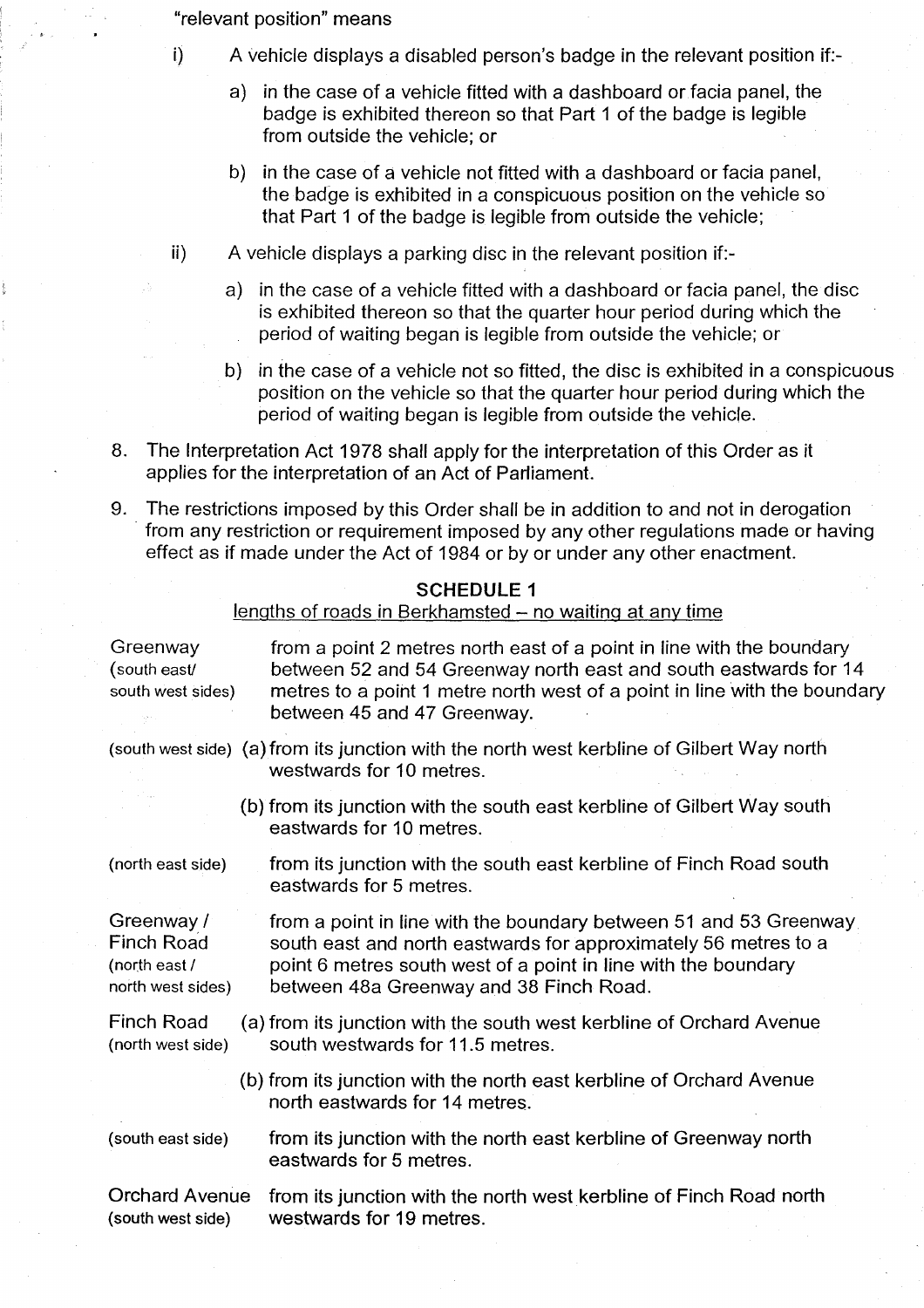| (north east side) | from its junction with the north west kerbline of Finch Road north |  |  |  |
|-------------------|--------------------------------------------------------------------|--|--|--|
|                   | westwards for 16 metres.                                           |  |  |  |

**Gilbert Way from its junction with the south west kerbline of Greenway south** (**both sides** ) **westwards for 10 metres.**

## **SCHEDULE 2**

length of Greenway, Berkhamsted - no waiting 8.30am to 9.30am and 2.30pm to 3.30pm **Monday to Friday**

**Greenway from a point in line with the boundary between 51 and 53 Greenway** (**south west / south east and north eastwards for approximately 40 metres to a point south east sides) 2 metres north east of a point in line with the boundary between 52 and 54 Greenway.**

# **SCHEDULE 3**

**lengths of Greenway and Crossways** , **Berkhamsted** - **no stopping or waiting on** `**School Keep Clear**' **markings 8** . **00am to 5** . **00pm Monday to Friday during school term time**

**Greenway from a point 2 metres south west of a point in line with the boundary (south west side) between 61 and 63 Greenway south eastwards for approximately 25.5 metres to a point 4.5 metres north west of a point in line with the boundary between 55 and 57 Greenway.**

**Crossways from a point 1 metre south west of a point in line with the boundary (both sides** ) **between 8 and 9 Crossways north eastwards for approximately 20 metres to its end including the north east turning circle.**

**IN WITNESS whereof the Common Seal of the Hertfordshire County Council was** here unto affixed this 20<sup>th</sup> day of July 2007.

**The Common Seal of ) Hertfordshire County Council ) was hereunto affixed ) in the presence of:- )**

# Assistant CPPutt **County Secretary**

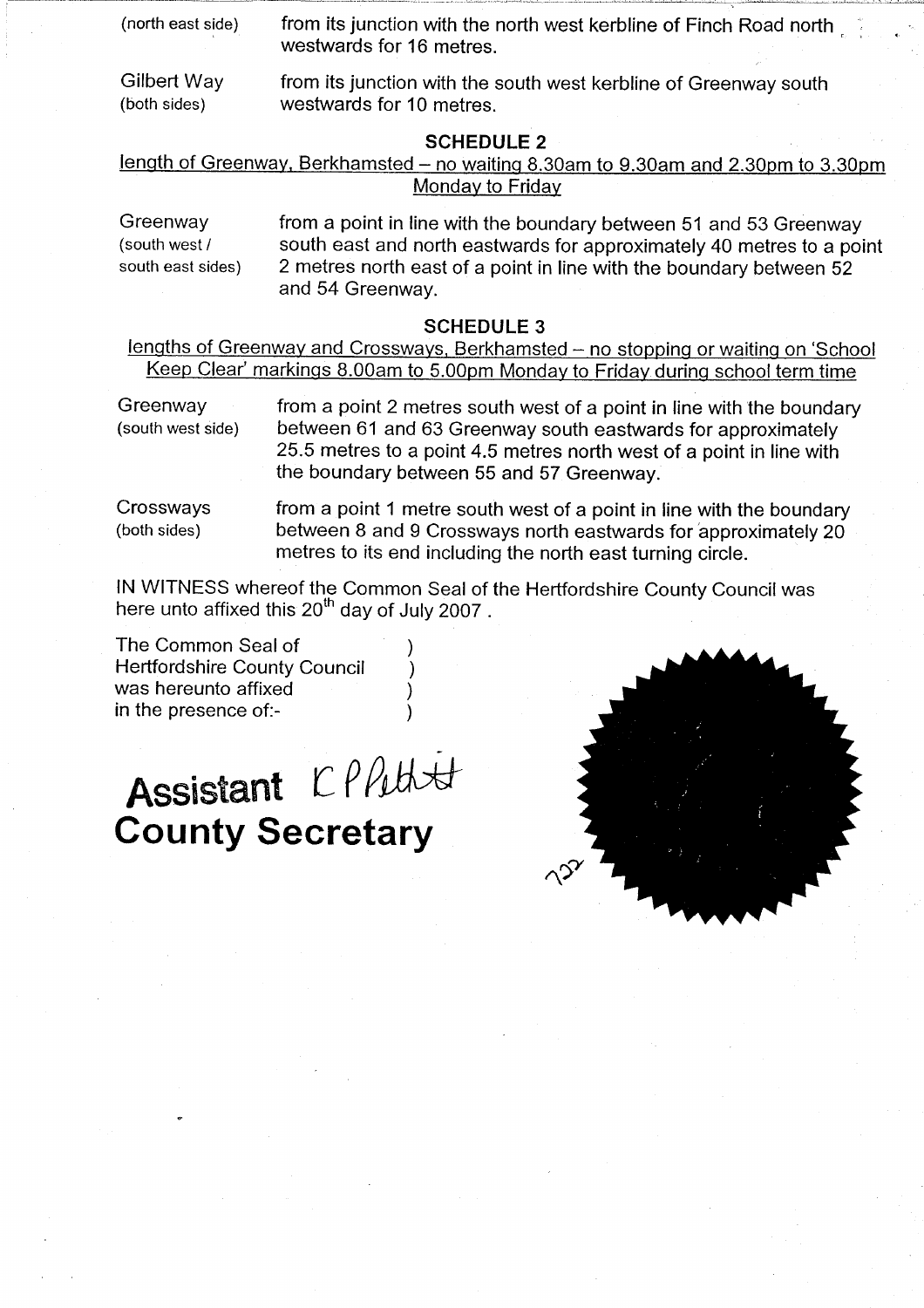